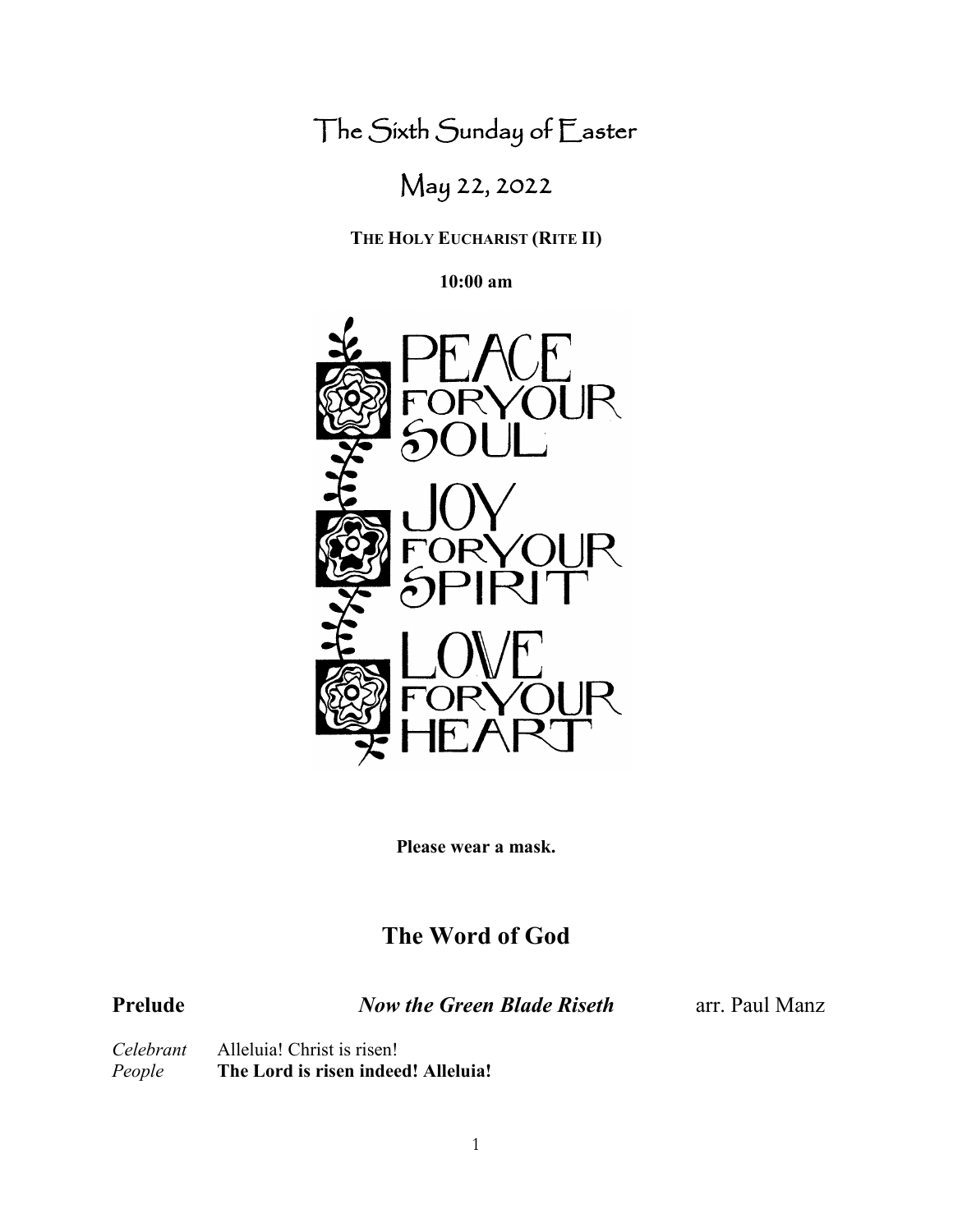# **Hymn 192 This joyful Eastertide** *Vruechten*

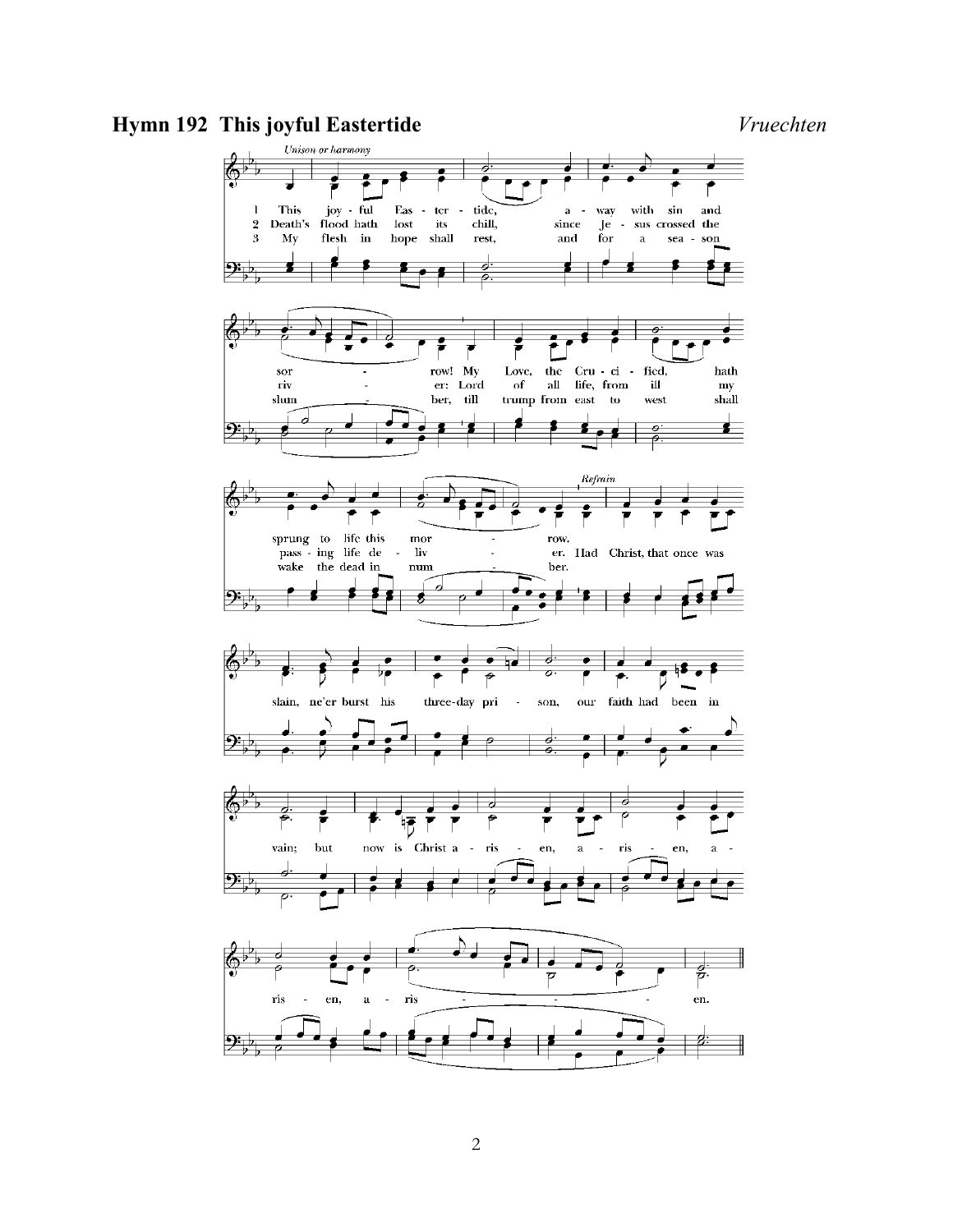## **The Collect of the Day**

The Lord be with you. *People* **And also with you.** *Celebrant* Let us pray.

O God, you have prepared for those who love you such good things as surpass our understanding: Pour into our hearts such love towards you, that we, loving you in all things and above all things, may obtain your promises, which exceed all that we can desire; through Jesus Christ our Lord, who lives and reigns with you and the Holy Spirit, one God, for ever and ever. **Amen.**

### **The Lessons**

#### **A reading from Acts 16:9-15**

During the night Paul had a vision: there stood a man of Macedonia pleading with him and saying, "Come over to Macedonia and help us." When he had seen the vision, we immediately tried to cross over to Macedonia, being convinced that God had called us to proclaim the good news to them. We set sail from Troas and took a straight course to Samothrace, the following day to Neapolis, and from there to Philippi, which is a leading city of the district of Macedonia and a Roman colony. We remained in this city for some days. On the sabbath day we went outside the gate by the river, where we supposed there was a place of prayer; and we sat down and spoke to the women who had gathered there. A certain woman named Lydia, a worshiper of God, was listening to us; she was from the city of Thyatira and a dealer in purple cloth. The Lord opened her heart to listen eagerly to what was said by Paul. When she and her household were baptized, she urged us, saying, "If you have judged me to be faithful to the Lord, come and stay at my home." And she prevailed upon us.

 The Word of the Lord. *People* **Thanks be to God.**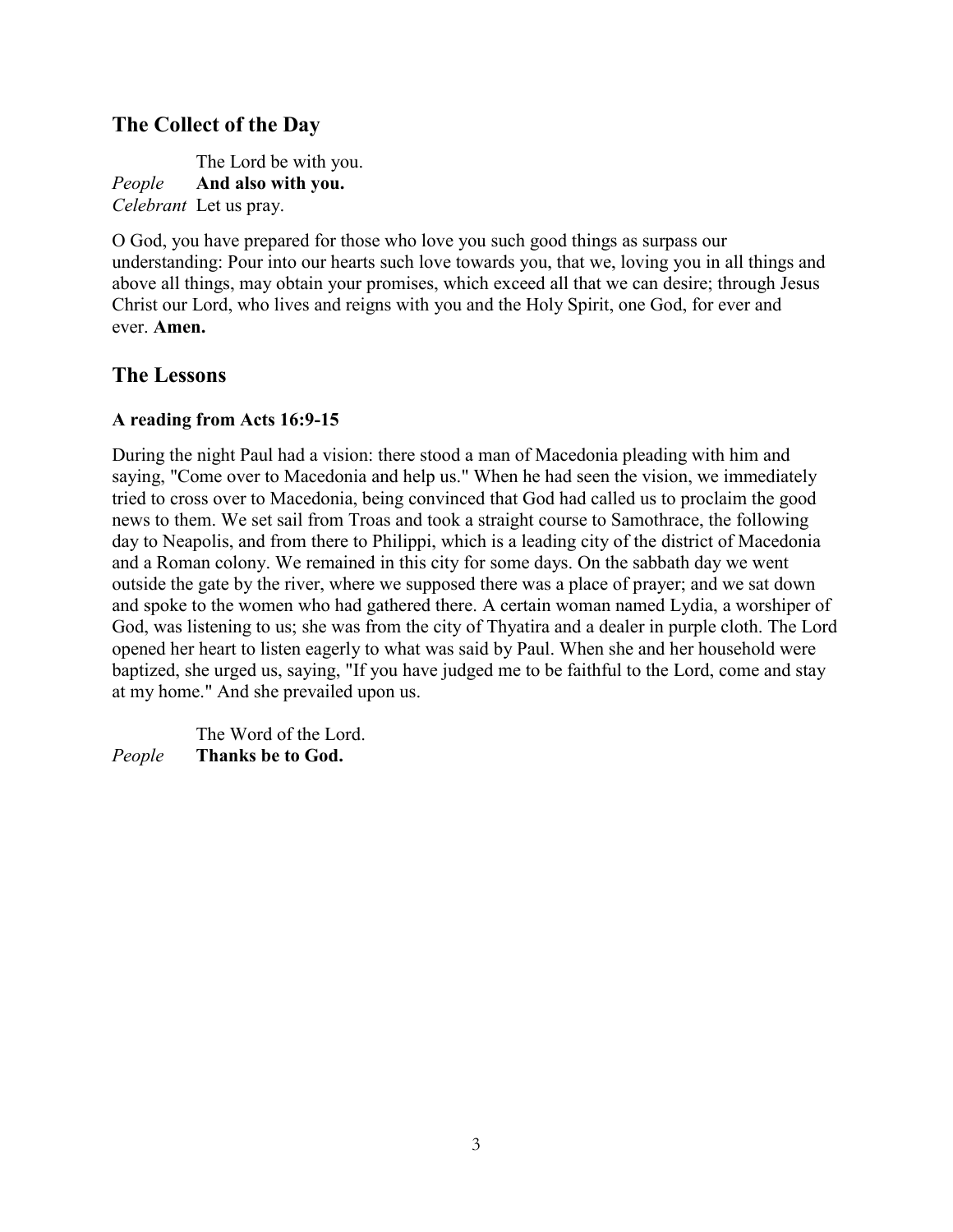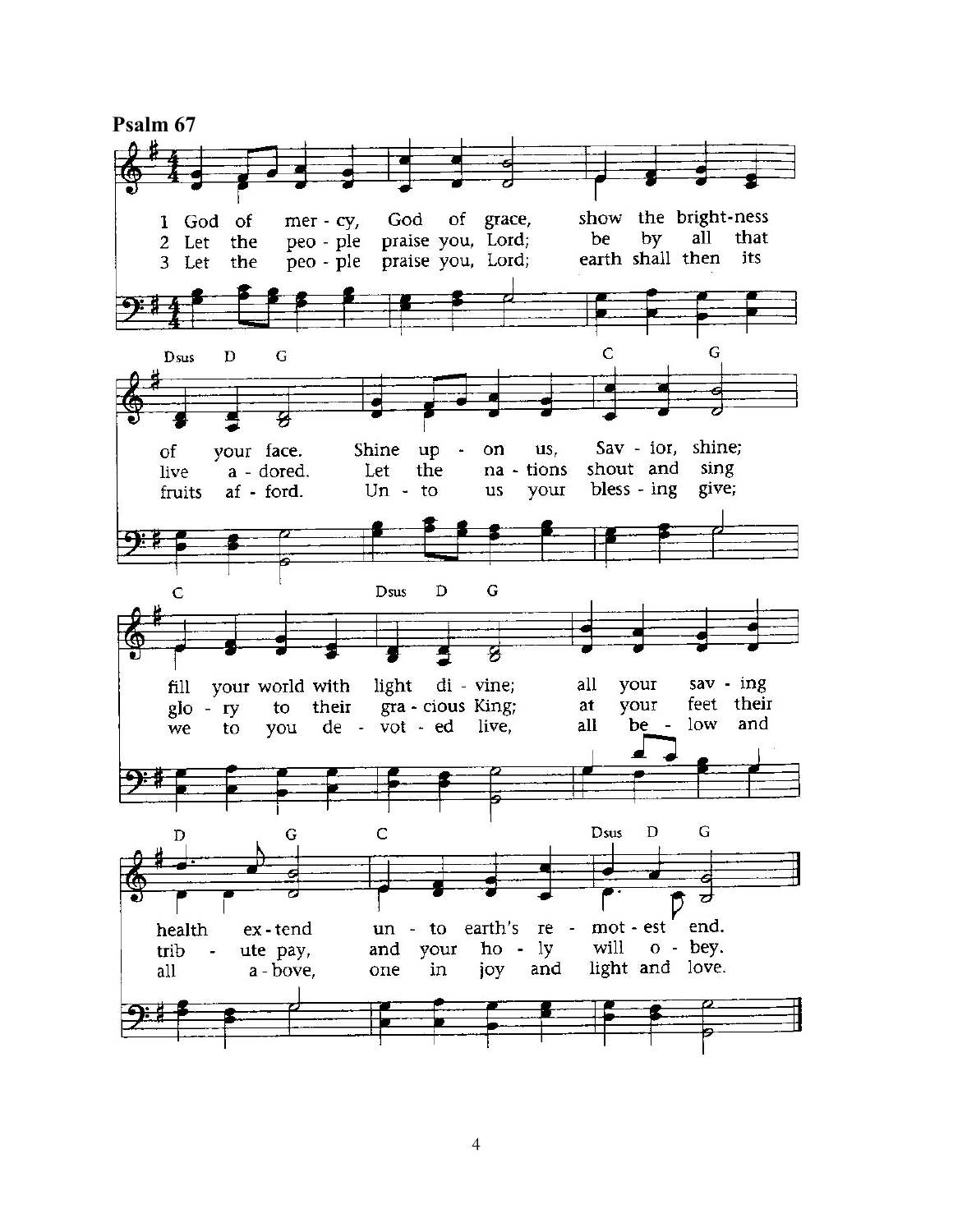#### **A reading from Revelation 21:10, 22--22:5**

In the spirit the angel carried me away to a great, high mountain and showed me the holy city Jerusalem coming down out of heaven from God. I saw no temple in the city, for its temple is the Lord God the Almighty and the Lamb. And the city has no need of sun or moon to shine on it, for the glory of God is its light, and its lamp is the Lamb. The nations will walk by its light, and the kings of the earth will bring their glory into it. Its gates will never be shut by day-- and there will be no night there. People will bring into it the glory and the honor of the nations. But nothing unclean will enter it, nor anyone who practices abomination or falsehood, but only those who are written in the Lamb's book of life. Then the angel showed me the river of the water of life, bright as crystal, flowing from the throne of God and of the Lamb through the middle of the street of the city. On either side of the river is the tree of life with its twelve kinds of fruit, producing its fruit each month; and the leaves of the tree are for the healing of the nations. Nothing accursed will be found there any more. But the throne of God and of the Lamb will be in it, and his servants will worship him; they will see his face, and his name will be on their foreheads. And there will be no more night; they need no light of lamp or sun, for the Lord God will be their light, and they will reign forever and ever.

 The Word of the Lord. *People* **Thanks be to God.**

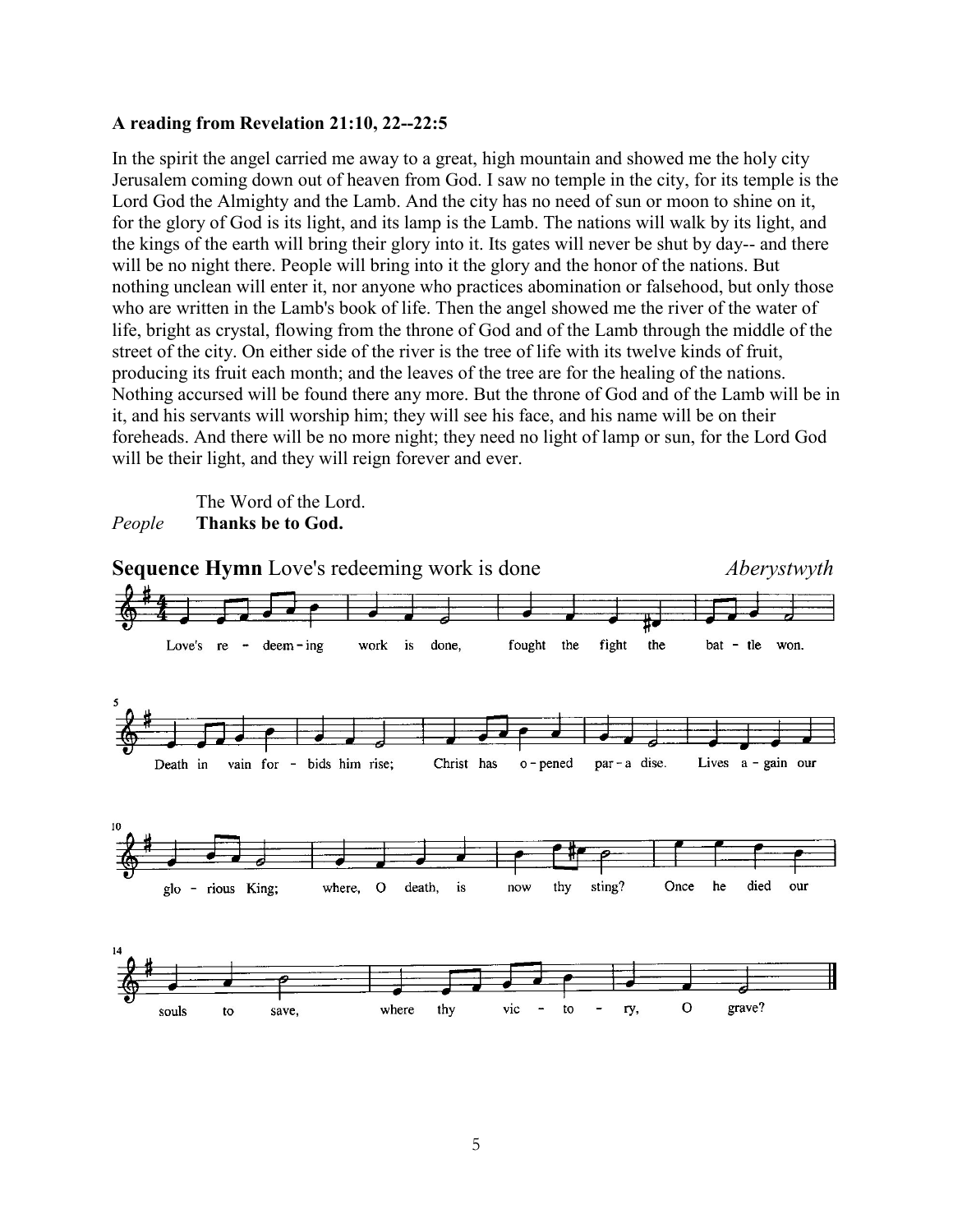#### The Holy Gospel of our Lord Jesus Christ according to John *People* **Glory to you, Lord Christ.**

#### **John 14:23-29**

Jesus said to Judas (not Iscariot), "Those who love me will keep my word, and my Father will love them, and we will come to them and make our home with them. Whoever does not love me does not keep my words; and the word that you hear is not mine, but is from the Father who sent me. "I have said these things to you while I am still with you. But the Advocate, the Holy Spirit, whom the Father will send in my name, will teach you everything, and remind you of all that I have said to you. Peace I leave with you; my peace I give to you. I do not give to you as the world gives. Do not let your hearts be troubled, and do not let them be afraid. You heard me say to you, `I am going away, and I am coming to you.' If you loved me, you would rejoice that I am going to the Father, because the Father is greater than I. And now I have told you this before it occurs, so that when it does occur, you may believe."

The Gospel of the Lord. *People* **Praise to you, Lord Christ.**

**The Sermon The Sermon The Reverend Gail Smith** 

### **The Nicene Creed**

**We believe in one God, the Father, the Almighty, maker of heaven and earth, of all that is, seen and unseen.**

**We believe in one Lord, Jesus Christ, the only Son of God, eternally begotten of the Father, God from God, Light from Light, true God from true God, begotten, not made, of one Being with the Father. Through him all things were made.** 

**For us and for our salvation he came down from heaven: by the power of the Holy Spirit he became incarnate from the Virgin Mary, and was made human. For our sake he was crucified under Pontius Pilate; he suffered death and was buried. On the third day he rose again in accordance with the Scriptures; he ascended into heaven and is seated at the right hand of the Father. He will come again in glory to judge the living and the dead, and his kingdom will have no end.**

**We believe in the Holy Spirit, the Lord, the giver of life, who proceeds from the Father and the Son. With the Father and the Son he is worshiped and glorified. He has spoken through the Prophets. We believe in one holy catholic and apostolic Church. We acknowledge one baptism for the forgiveness of sins. We look for the resurrection of the dead, and the life of the world to come. Amen.**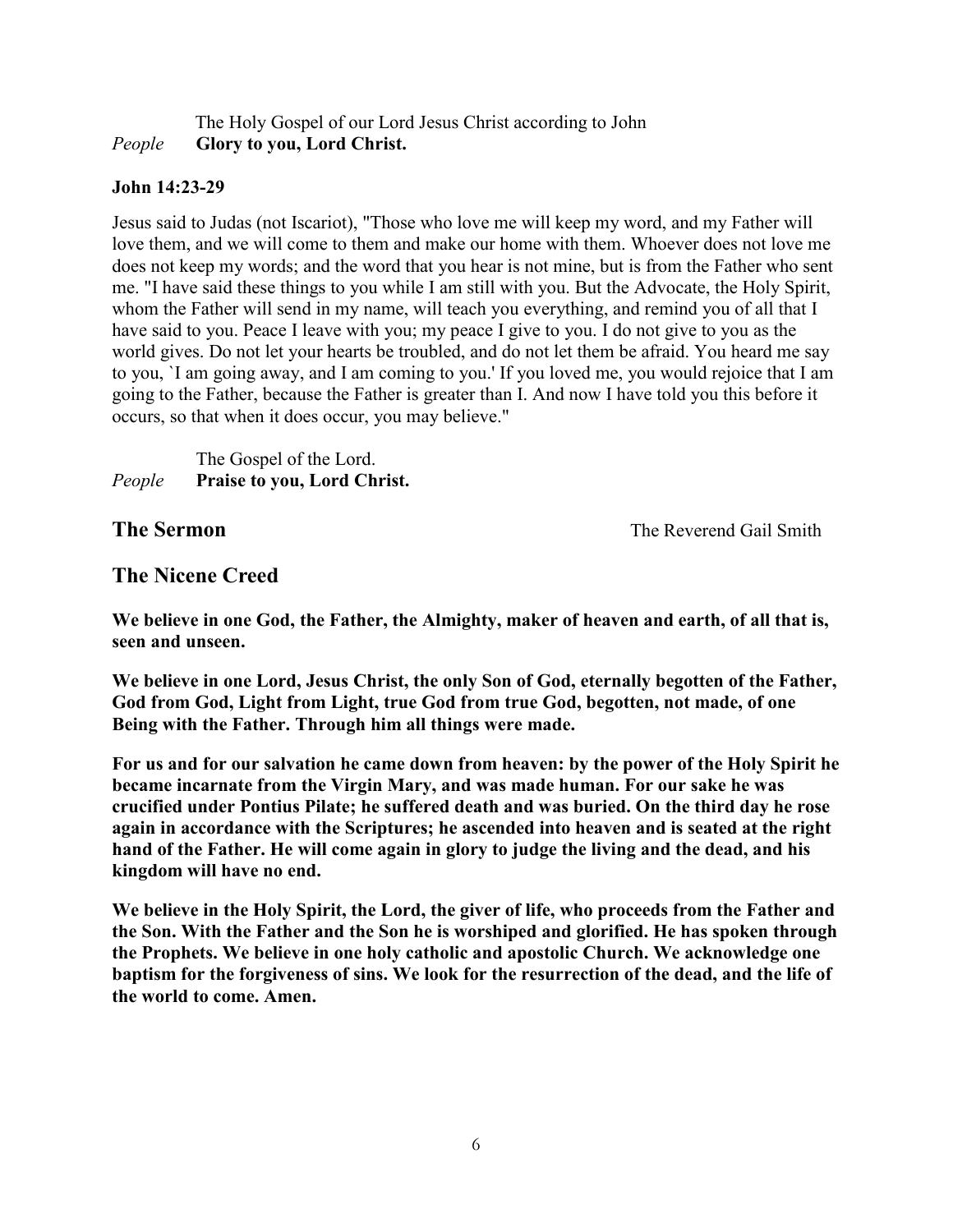# **Prayers of the People Form IV**

Let us pray for the Church and for the world.

Grant, Almighty God, that all who confess your Name may be united in your truth, live together in your love, and reveal your glory in the world.

Lord, in your mercy **Hear our prayer***.*

Guide the people of this land, and of all the nations, in the ways of justice and peace; that we may honor one another and serve the common good.

Lord, in your mercy **Hear our prayer.**

Give us all a reverence for the earth as your own creation, that we may use its resources rightly in the service of others and to your honor and glory.

Lord, in your mercy **Hear our prayer.**

Bless all whose lives are closely linked with ours, and grant that we may serve Christ in them, and love one another as he loves us.

Lord, in your mercy **Hear our prayer.**

Comfort and heal all those who suffer in body, mind, or spirit; give them courage and hope in their troubles, and bring them the joy of your salvation.

For the special needs and concerns of this congregation.

We pray especially for:Milt Barnes Jr., Don Beall, Elizabeth Beattie, Robert Blanchet, Terese Brown, Robin Bruckner, Emmett Collins, Terri Ducharme, Joy Egan, The Gallahue Family, Geri Gordon, Mary Beth Guiliano, John Hollywood, Ruth Evans Jones, Billy Kirkby, Joan Kirkby, George Lambros, Leo Liatsos, Joe Manson, Ed Mason, Jack McElhinney, Matt Muir, O.J. Murphy, Bill Nemitz, Callie O'Brian, Dianna Oliveira, Jennifer Peters, Linda Staab, Don Usher, Bill Wahlquist, Bob, Donna, Grace, Jack, John, Lauren, Mike, Veronica. (For those we name silently or aloud.)

Lord, in your mercy **Hear our prayer.**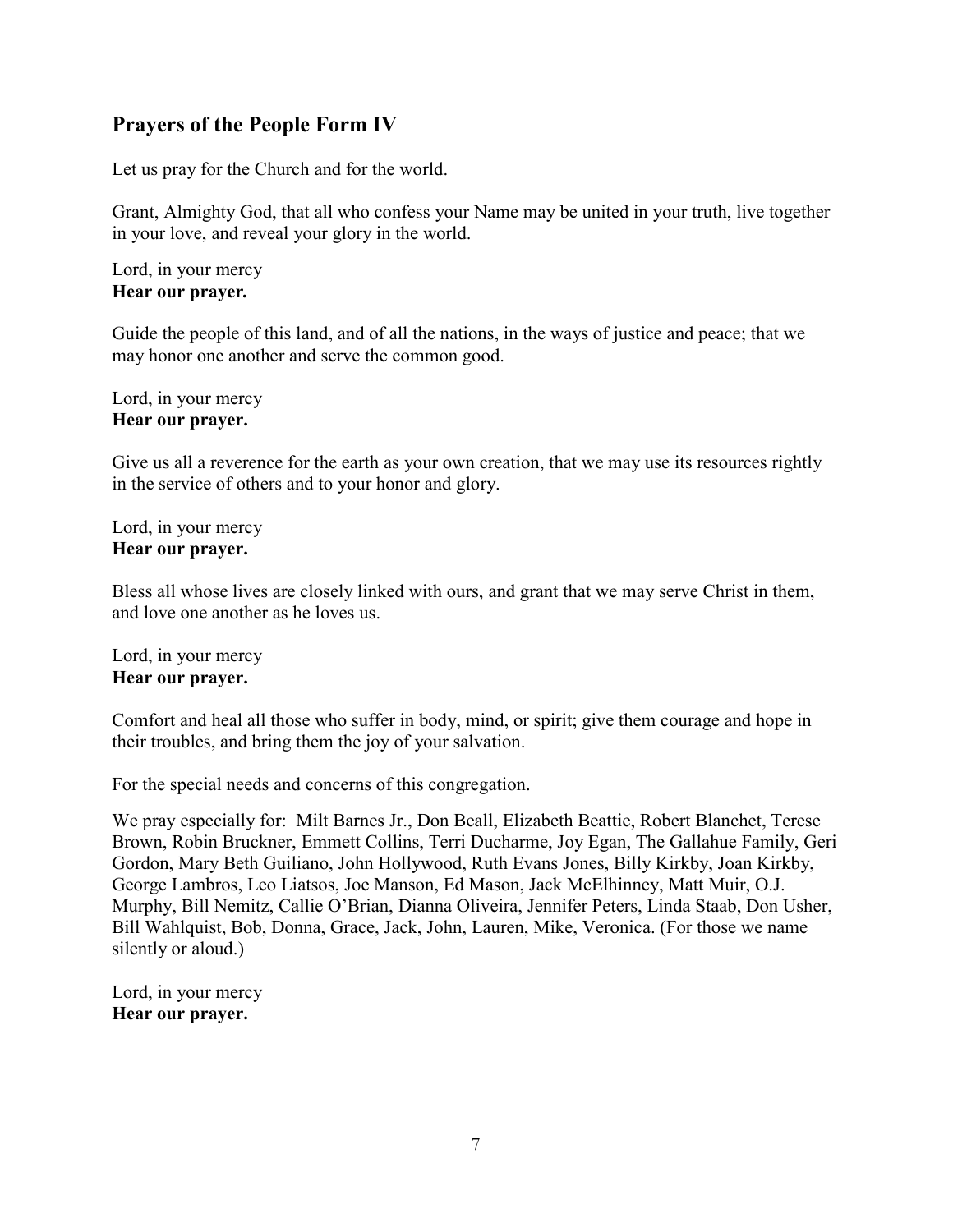We commend to your mercy all who have died, that your will for them may be fulfilled; and we pray that we may share with all your saints in your eternal kingdom. (For those we name silently or aloud.)

Lord, in your mercy **Hear our prayer.**

# **Concluding Collects**

Almighty God, giver of every good gift: look graciously on your church and so guide the minds of those who shall choose a rector for this parish that we may receive a faithful pastor, who will care for your people and equip us for all our ministries; through Christ our Lord. **Amen.**

Almighty and Everliving God, ruler of all things in heaven and on earth, hear our prayers for this parish family. Strengthen the faithful, arouse the careless, and restore the penitent. Grant us all things necessary for our common life and bring us all to be of one heart and mind within your holy Church through Jesus Christ our Lord. **Amen.**

Eternal God, in whose perfect kingdom no sword is drawn but the sword of righteousness, no strength known but the strength of love: So mightily spread abroad your Spirit, that all peoples may be gathered under the banner of the Prince of Peace, as children of one Father; to whom be dominion and glory, now and for ever. **Amen.**

#### **The Peace**

The peace of the Lord be always with you. *People* **And also with you.**

# **The Holy Communion**

**Offertory** *See the Land* Alice Jordan

Text: See the land, her Easter keeping, riseth as her maker rose. Seeds so long in darkness sleeping burst at last from winter's snows. Earth with heaven above rejoices; fields and gardens hail the spring. Hills and woodlands ring with voices. All creatures sing, "Alleluia!"

# **The Great Thanksgiving** *(Please stand as you are able.)*

| Celebrant | May God be with you.                       |
|-----------|--------------------------------------------|
| People    | And also with you.                         |
| Celebrant | Lift up your hearts.                       |
| People    | We lift them up to God.                    |
| Celebrant | Let us give thanks to our eternal God.     |
| People    | It is right to give our thanks and praise. |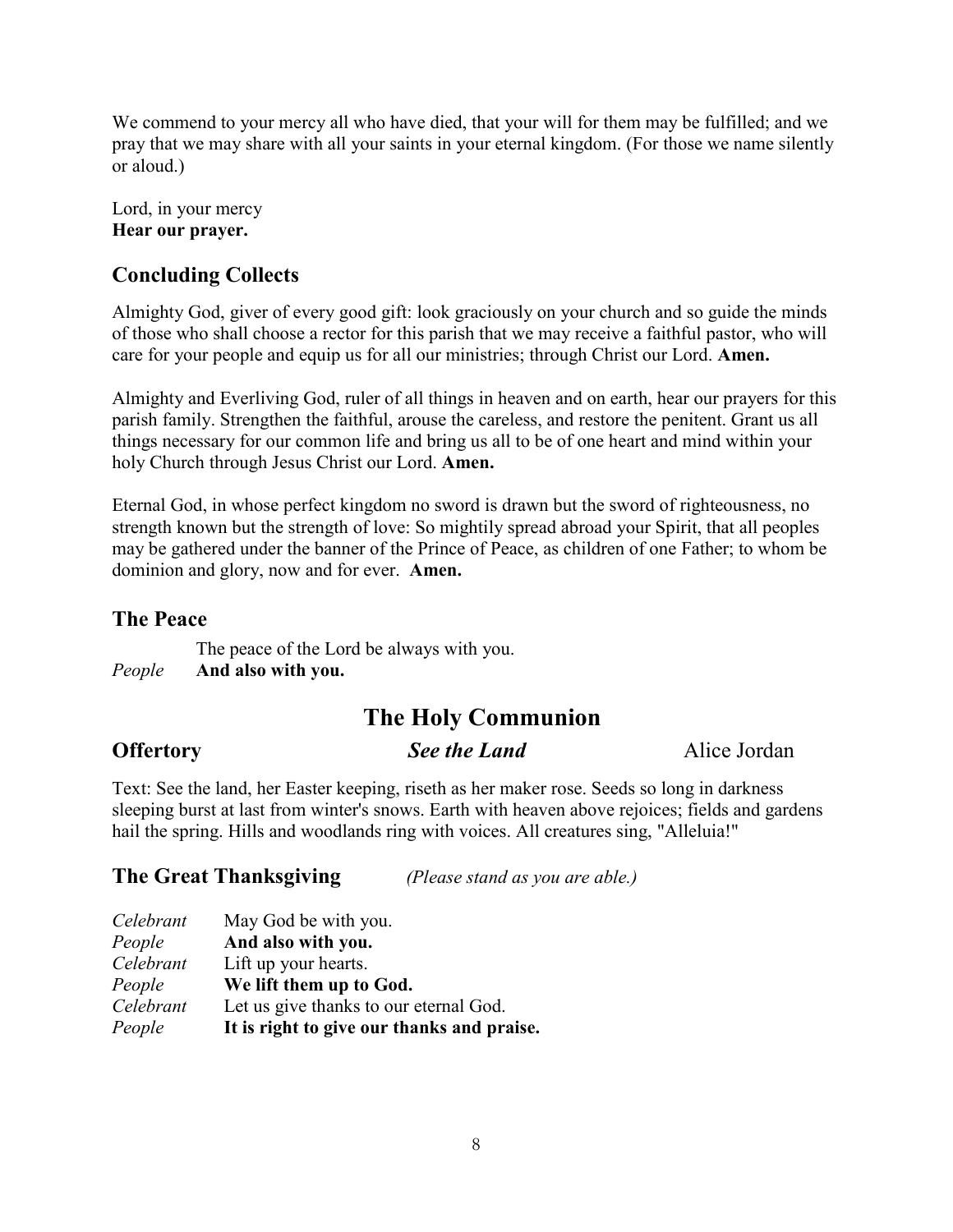#### *Celebrant*

God who moves in light and love and life: From before time you have nurtured this creation as a loving parent cares for a beloved child.

You fill it with beauty and, by its bounty, provide for its every need. In your good time you brought us forth from the world, created in your image.

You made us stewards of this good earth and blessed us with memory, reason, and skill. Then, as now, you spoke your love in many different languages, so that all might hear.

You spoke to your people Israel and set them apart as a blessing to all people, and from them, again in your good time, you raised up a servant for us all, the eternal Word, Jesus, who would give his life for those he loved in hopes of bringing them new life.

And, singing with the whole company of heaven, we join those from every time and tongue and tribe who proclaim the glory of your name:

#### **Sanctus S-125** Richard Proulx



Setting: From A Community Mass; Richard Proulx (b. 1937)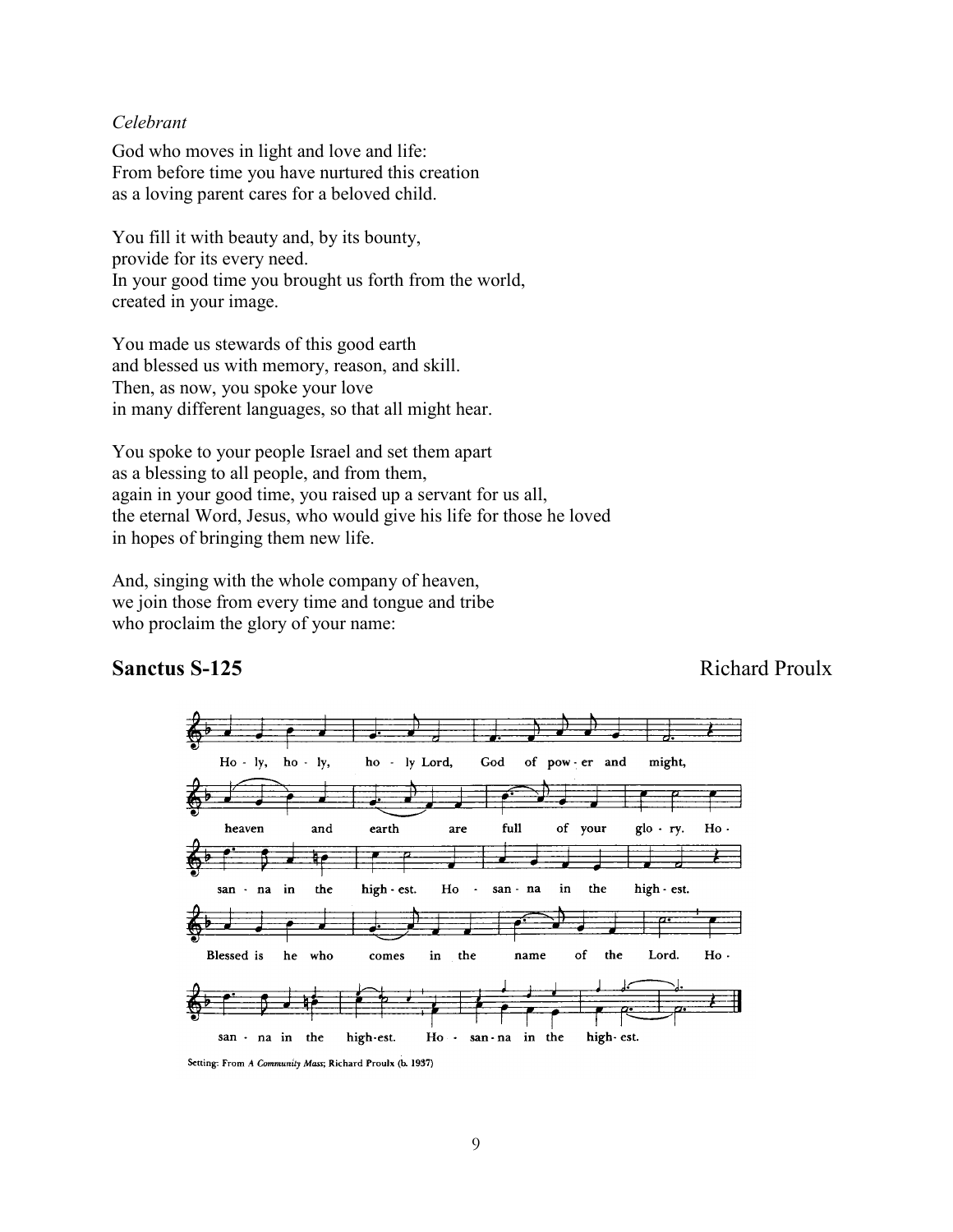Jesus, the Blessed One, came and moved among us, healed, cured, and calmed, and challenged the authorities of this world to be faithful stewards of your people and messengers of your love.

On the night, he was taken captive by powers and principalities, Jesus spoke new words over bread and wine with his friends.

And so, we offer you these gifts. Sanctify them by your Holy Spirit to be, for your people, the Body and Blood of Christ; who, on the night before he died for us, took bread, and when he had given thanks to you, broke it, and gave it to his friends, saying: *"Take, eat: This is my Body which is given for you. Do this for the remembrance of me."*

After supper, Jesus took the cup of wine, and when he had given thanks, he gave it to them, and said: *"Drink this, all of you: This is my blood of a new Covenant, which is poured out for you and for all for the forgiveness of sins. Whenever you drink it, do this for the remembrance of me."* 

Gathered here as the stewards of this table, and following your command,

*People*

#### **We remember His death, We proclaim His resurrection, We await His coming in glory.**

#### *Celebrant*

And we celebrate, O God, this memorial of Christ our Savior. With holy bread and cup, we show forth the sacrifice of Christ's death, and we proclaim His resurrection, until He comes in glory.

Gather us by this Holy Communion, and, as you have blessed these gifts to be the body and blood of Christ, bless us also to become Christ's Body in the world.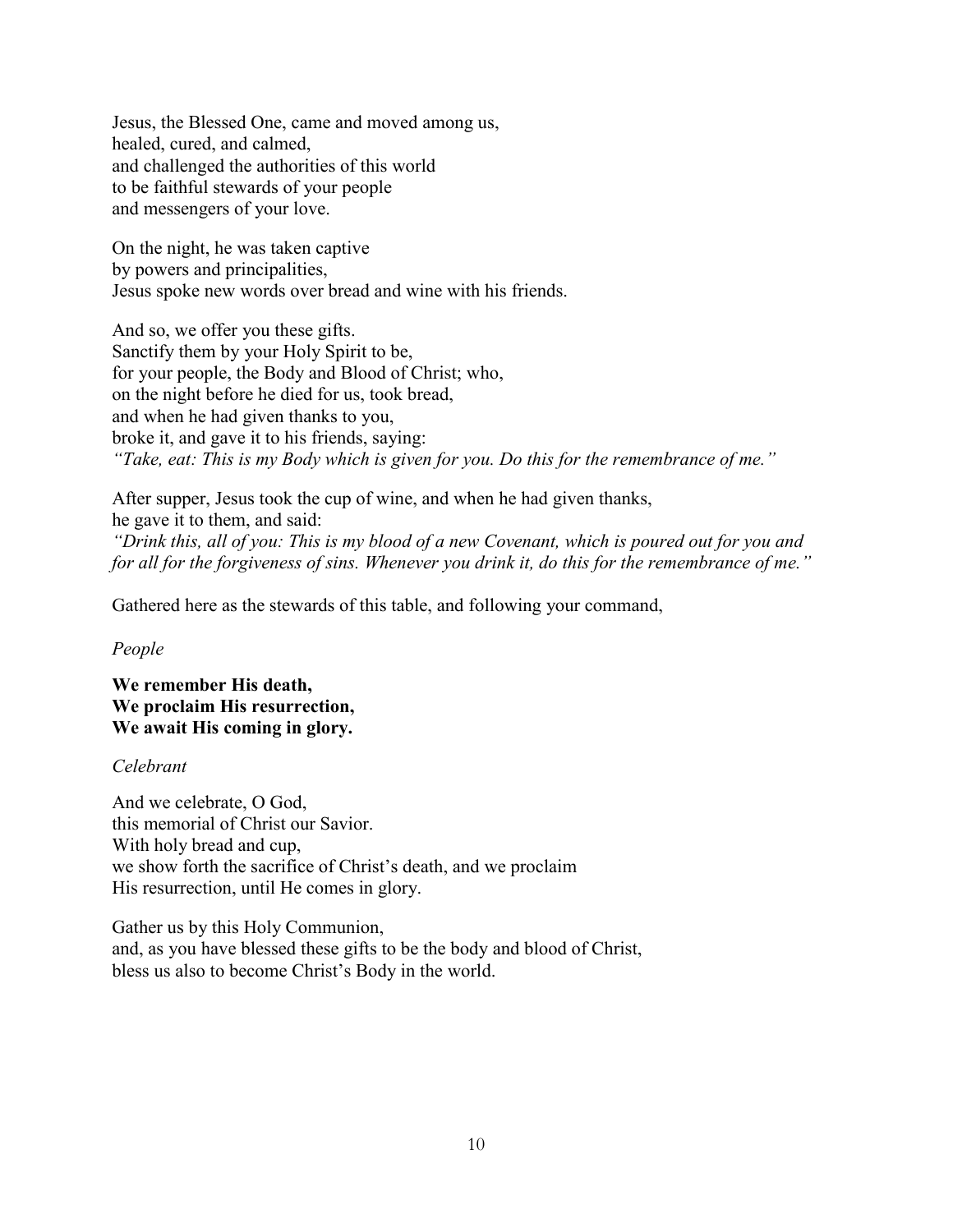Knit together in your love, and so made one in your eternal purpose, we offer and present to you, O God, ourselves, our souls and bodies, to become a reasonable, holy, and living sacrifice of praise and thanksgiving.

Through Christ, and with Christ, and in Christ, in the unity of the Holy Spirit, to you be honor, glory, and praise, now and for ever. **AMEN.** 

And now, as our Savior Christ has taught us, we are bold to say,

**Our Father, who art in heaven, hallowed be thy Name, thy kingdom come, thy will be done, on earth as it is in heaven. Give us this day our daily bread. And forgive us our trespasses, as we forgive those who trespass against us. And lead us not into temptation, but deliver us from evil. For thine is the kingdom, and the power, and the glory, for ever and ever. Amen.** 

# **The Breaking of the Bread**

# **Christ our Passover (S-154)** Hurd

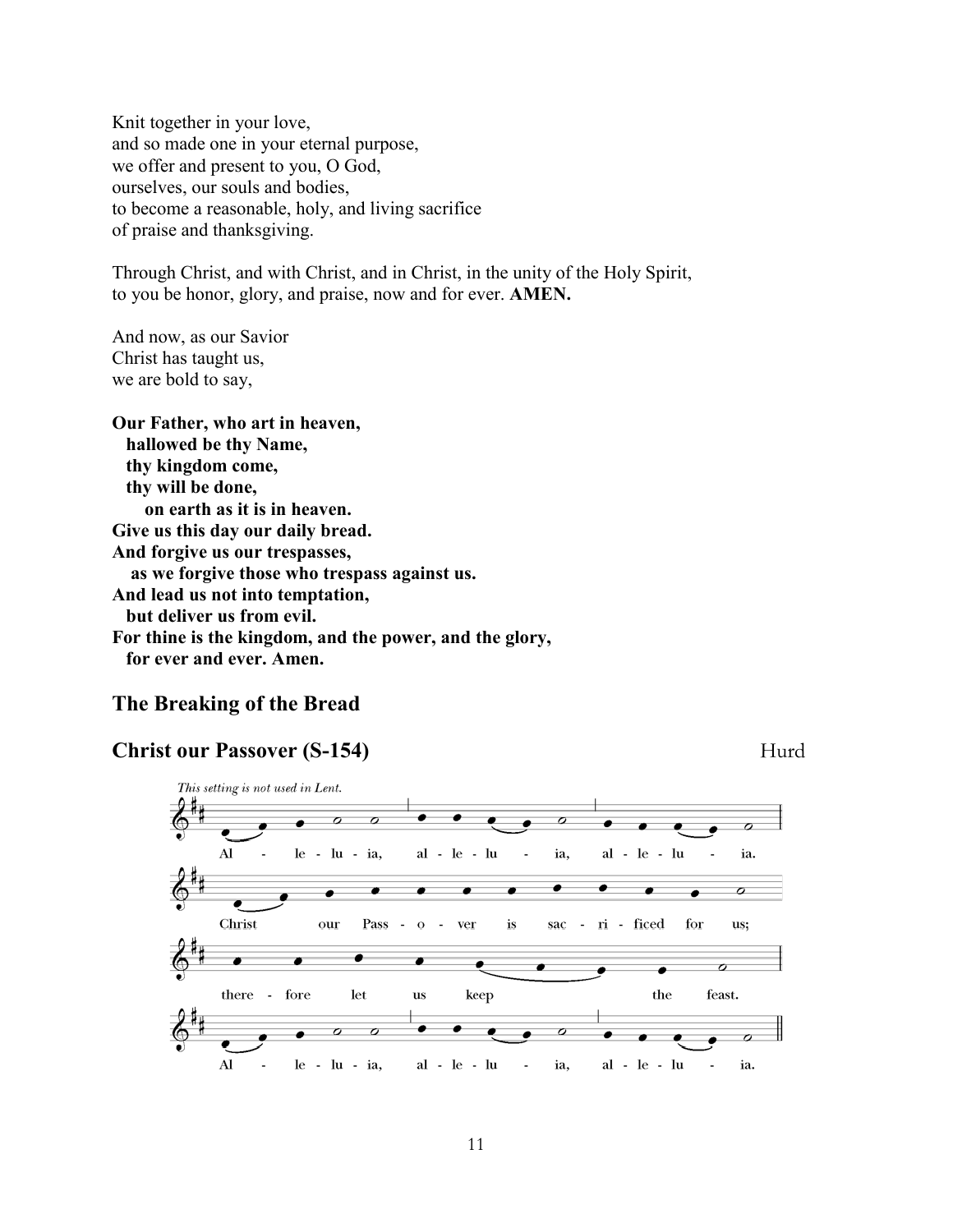The gifts of God for the people of God. Take them in remembrance that Christ died for you, and feed on him in your hearts by faith, with thanksgiving.

#### **Prayer for Spiritual Communion**

**Holy Jesus, Redeemer of the World, We believe that you are present in the Blessed Sacrament of this altar. Even while we are unable to receive you in the elements of bread and wine, we invite you to enter our hearts and be our companion along the way. As we receive you in spirit, we long to know your presence in the community of believers once again. Awaiting in hope, we rest in the faith that you are present in every moment of our lives and will never leave us comfortless. For all good things come from you O Lord, and from that goodness, lead us to the love to others. For you live with the Father and the Holy Spirit now and forever. Amen.**

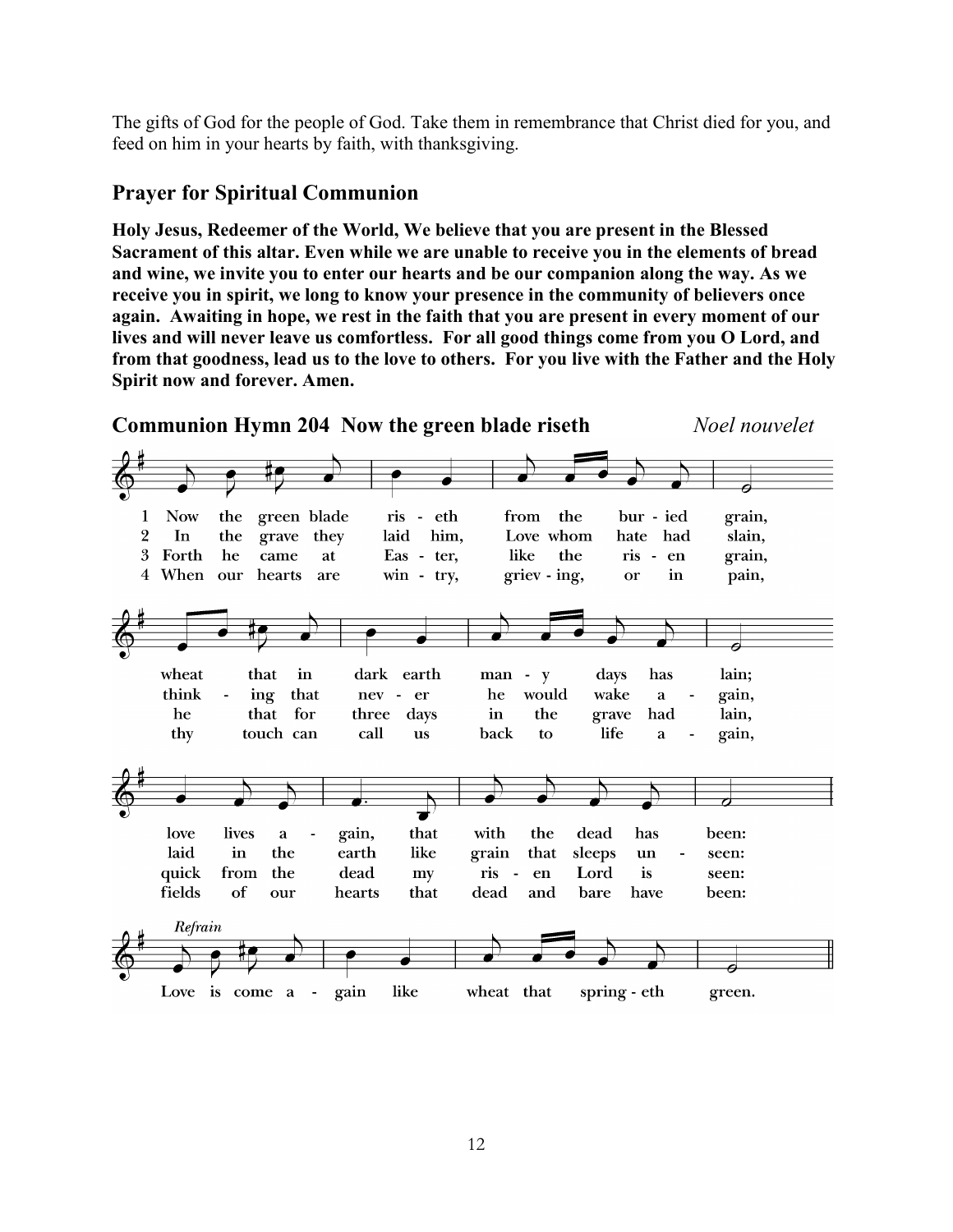# **Postcommunion Prayer**

Let us pray.

**Eternal God, by grace you accept us as living members of your Son Jesus Christ, and feed us with spiritual food in this sacrament of his Body and Blood. Send us now into the world in peace to do your work of reconciliation as faithful witnesses of Christ our Lord. To Him, to you, and to the Holy Spirit may all creation sing hymns of thanks and praise. Amen.**

# **The Easter Blessing**

May the God who raises Jesus to new life, raise us up to good works and new faith. **Amen.** 

May the God who raises us up, send us out to be holy people in the world. **Amen.** 

May the God who sends us out, gather us again at a table in that kingdom which is both now and forever. **Amen.** 

And, may the God of all grace, who creates, redeems and sanctifies all things, bless, preserve and keep you both now and forever. **Amen.**

# **Hymn 214 Hail the day that sees him rise!** *Llanfair*

*(see page 14)*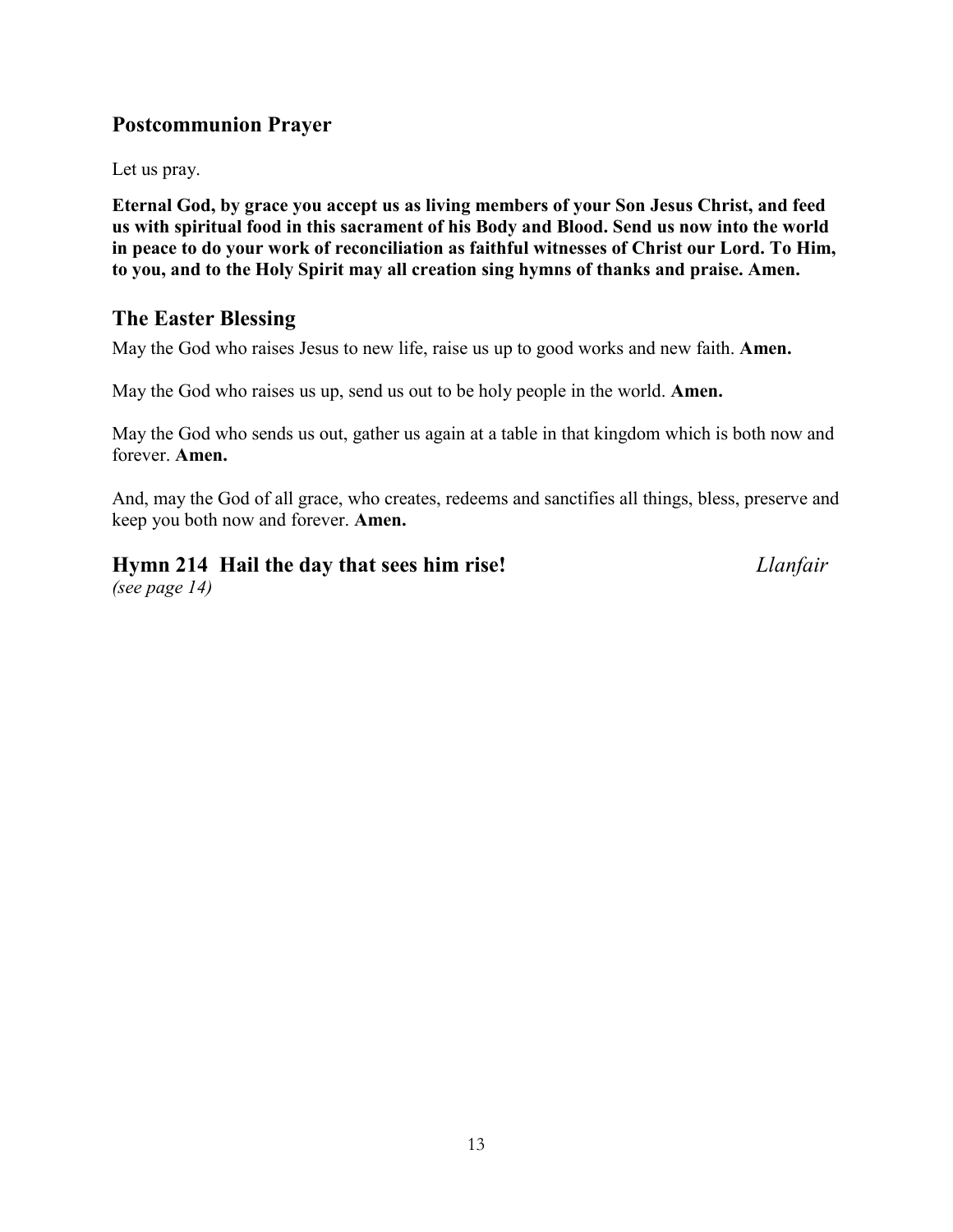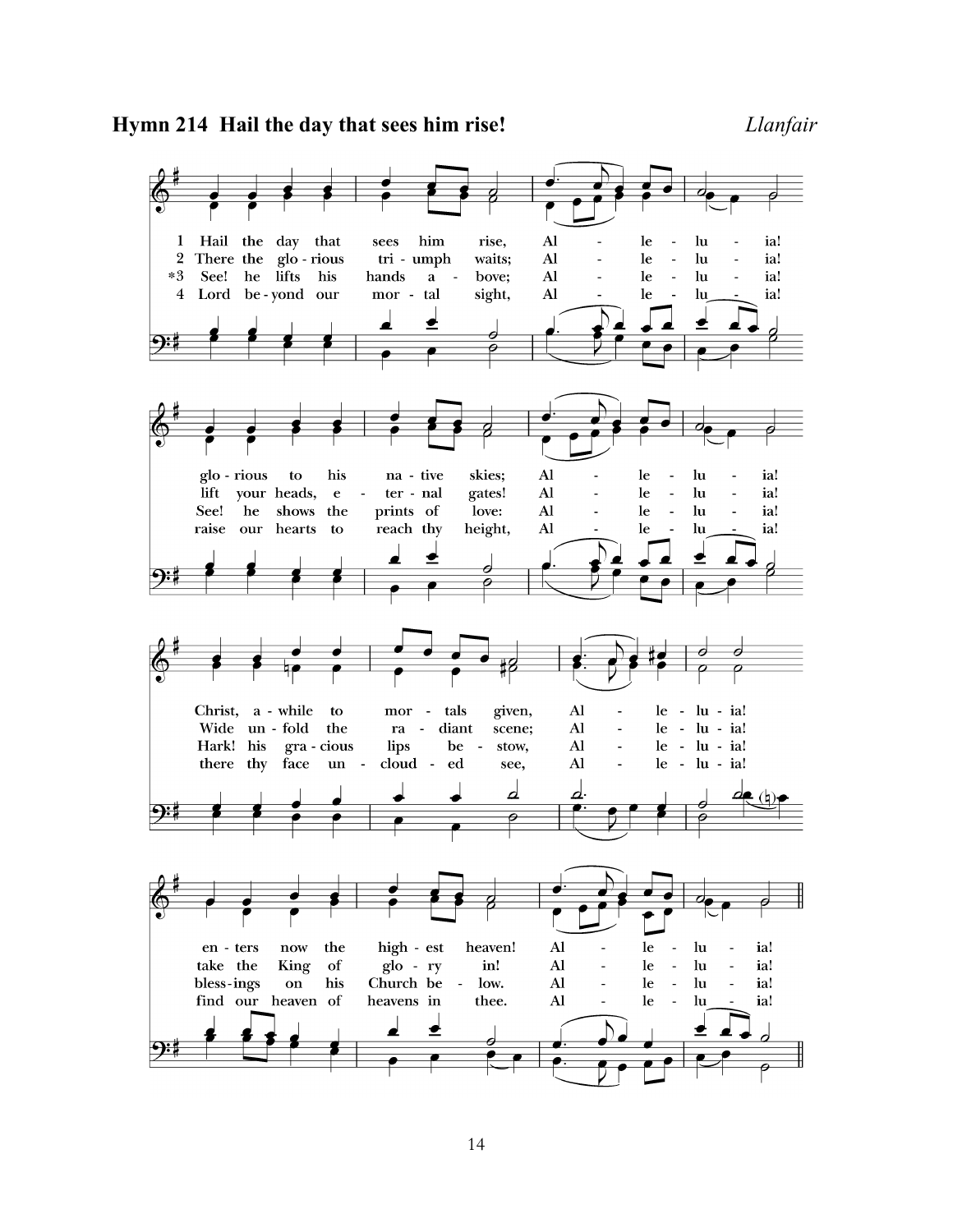| <b>Dismissal</b>      | Deacon<br>People | Go in peace to love and serve the Lord. Alleluia! Alleluia!<br>Thanks be to God. Alleluia! Alleluia! |                                        |  |
|-----------------------|------------------|------------------------------------------------------------------------------------------------------|----------------------------------------|--|
| <b>Postlude</b>       |                  | <b>Trumpet Tune on Llanfair</b>                                                                      | Malcolm Archer                         |  |
|                       |                  |                                                                                                      |                                        |  |
| Celebrant             |                  |                                                                                                      | The Rev. Joe Robinson                  |  |
| Preacher              |                  |                                                                                                      | The Rev. Gail Smith                    |  |
| <b>Music Director</b> |                  |                                                                                                      | Joan Kirchner                          |  |
| Readers               |                  |                                                                                                      | Diana Landau, Doug Fromm, Jean Collins |  |
| <i>Ushers</i>         |                  |                                                                                                      | John Harter, Dick Koeppen              |  |
| Altar Guild           |                  |                                                                                                      | Barbara Wahlquist                      |  |

*All music copyrighted under license One License.net #A-709079*

The new directives from our Bishops regarding re-gathering assume some special care be taken for the distribution of the sacrament. Please join us in honoring these directives to keep each other safe and our church able to meet for worship.

#### At Communion:

After the Breaking of the Bread and the Fraction anthem, those present but not receiving and those attending by Zoom will be led by the celebrant in the Prayer for Spiritual Communion, during which the choir will move from the dais to the altar for communion offered at two stations. As they finish, ushers will instruct members of the congregation when to approach the altar. Please go to the station on your side of the center aisle remaining masked, and allow the priest to place the consecrated host in the palm of your hand. Then, once returned to your seat, please remove your mask to receive the bread then replace it as we wait for others to receive communion. Once all have received, please stand as the celebrant instructs all to join in saying the Post-Communion prayer.

Thank you for being a part of today's service. It represents one more step toward normal gathering in our parish's life.

God's blessings, Joe+ and Gail+

Today's Eucharistic Prayer was first used at the 200<sup>th</sup> Anniversary of the Diocese of Massachusetts in 2009, written by the Reverend Joseph Robinson with Episcopal permission from the Rt. Rev. Thomas Shaw.